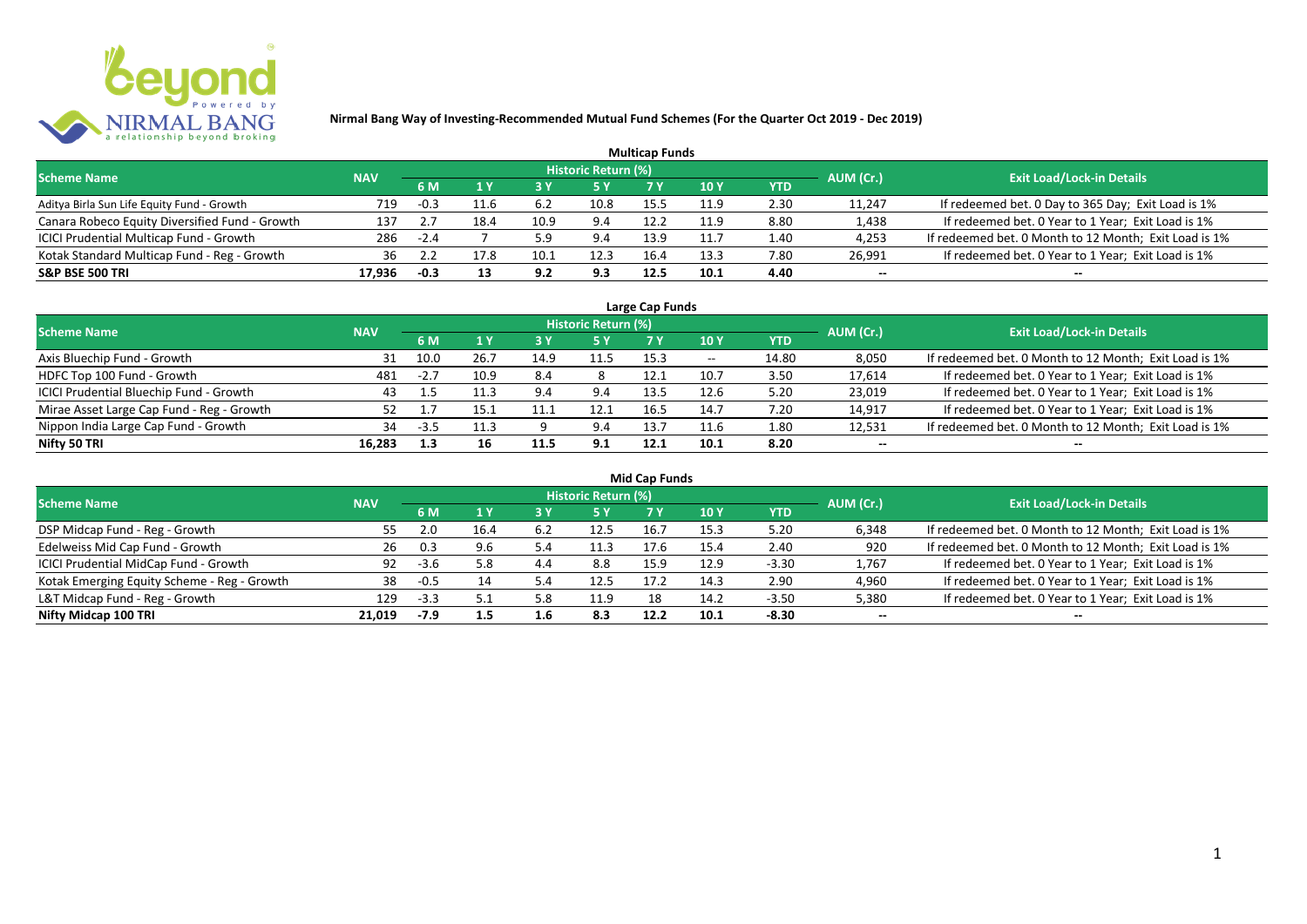

|                                                  |            |        |      |     |                            | Large & Midcap |      |      |           |                                                    |
|--------------------------------------------------|------------|--------|------|-----|----------------------------|----------------|------|------|-----------|----------------------------------------------------|
| <b>Scheme Name</b>                               | <b>NAV</b> |        |      |     | <b>Historic Return (%)</b> |                |      |      | AUM (Cr.) | <b>Exit Load/Lock-in Details</b>                   |
|                                                  |            | 6 M    |      |     | 5 Y                        |                |      | YTD  |           |                                                    |
| Canara Robeco Emerging Equities - Growth         | 93         | $-0.5$ | 13.4 | 8.4 | 13.6                       | 20.2           | 18.7 | 4.50 | 4,980     | If redeemed bet. 0 Year to 1 Year; Exit Load is 1% |
| Invesco India Growth Opportunities Fund - Growth | 35.        |        | 17.8 |     | 11.6                       | 15.            | 12.8 | 8.00 | 1,822     | If redeemed bet. 0 Year to 1 Year; Exit Load is 1% |
| Principal Emerging Bluechip Fund - Growth        | 104        | 1.0    | 10.2 |     | 12.8                       | 18.6           | 14.9 | 2.60 | 2,199     | If redeemed bet. 0 Year to 1 Year; Exit Load is 1% |
| NIFTY Large Midcap 250 TRI                       | 7.075      | $-1.9$ | 10.5 | 8.1 | 10.2                       | 14             | 11.1 | 1.10 | $- -$     | $- -$                                              |

| <b>Focused Funds</b>             |            |            |      |      |                            |      |       |       |           |                                                       |  |  |  |
|----------------------------------|------------|------------|------|------|----------------------------|------|-------|-------|-----------|-------------------------------------------------------|--|--|--|
| <b>Scheme Name</b>               | <b>NAV</b> |            |      |      | <b>Historic Return (%)</b> |      |       |       | AUM (Cr.) | <b>Exit Load/Lock-in Details</b>                      |  |  |  |
|                                  |            | 6 M        |      |      | 5 Y                        |      | 10 Y  | YTD   |           |                                                       |  |  |  |
| Axis Focused 25 Fund - Growth    | 30         | <b>ـ Q</b> | 21.6 | 13.8 | 13.9                       | 15.3 | $- -$ | 11.00 | 8,384     | If redeemed bet. 0 Month to 12 Month; Exit Load is 1% |  |  |  |
| SBI Focused Equity Fund - Growth | 147        | 4.b        |      |      | 12.9                       |      |       | 11.30 | 5,726     | If redeemed bet. 0 Year to 1 Year; Exit Load is 1%    |  |  |  |
| <b>S&amp;P BSE 500 TRI</b>       | 17,936     | $-0.3$     |      | 9.2  | 9.3                        | 12.5 | 10.1  | 4.40  | $- -$     | $-$                                                   |  |  |  |

| <b>Small Cap Funds</b>                         |            |         |        |                     |      |                   |       |            |           |                                                    |  |  |  |
|------------------------------------------------|------------|---------|--------|---------------------|------|-------------------|-------|------------|-----------|----------------------------------------------------|--|--|--|
| <b>Scheme Name</b>                             | <b>NAV</b> |         |        | Historic Return (%) |      |                   |       |            | AUM (Cr.) | <b>Exit Load/Lock-in Details</b>                   |  |  |  |
|                                                |            |         |        |                     | 5 Y  | 7 Y               | 10Y   | <b>YTD</b> |           |                                                    |  |  |  |
| Franklin India Smaller Companies Fund - Growth | 49         | -9.3    | $-1.2$ | $-0.1$              | 8.5  | 17.5              | 15.1  | $-6.60$    | 7,005     | If redeemed bet. 0 Year to 1 Year; Exit Load is 1% |  |  |  |
| HDFC Small Cap Fund - Growth                   | 39         | $-10.8$ |        | 6.9                 | 10.9 | 14.6              | 12.4  | $-8.70$    | 8,845     | If redeemed bet. 0 Year to 1 Year; Exit Load is 1% |  |  |  |
| L&T Emerging Businesses Fund - Reg - Growth    | 22         | -8.5    | -4.    |                     | 12.1 | $\hspace{0.05cm}$ | $- -$ | $-9.90$    | 5,985     | If redeemed bet. 0 Year to 1 Year; Exit Load is 1% |  |  |  |
| SBI Small Cap Fund - Growth                    |            |         | 11.1   | 10.4                | 17.3 | 23.3              | 17.9  | 3.80       | 2,704     | If redeemed bet. 0 Year to 1 Year; Exit Load is 1% |  |  |  |
| Nifty Smallcap 100 TRI                         | 6.919      | $-12.7$ | -1.8   | $-3.8$              | 3.5  | 8.3               | 6.7   | -11.70     | $- -$     | --                                                 |  |  |  |

## **ELSS Schemes (Tax Saving u/s 80-C)**

| <b>Scheme Name</b>                            | <b>NAV</b> |        |      | Historic Return (%) |           |       |            |         | AUM (Cr.) | <b>Exit Load/Lock-in Details</b> |
|-----------------------------------------------|------------|--------|------|---------------------|-----------|-------|------------|---------|-----------|----------------------------------|
|                                               |            | 6 M    |      |                     | <b>5Y</b> | 7 V   | <b>10Y</b> | YTD     |           |                                  |
| Aditya Birla Sun Life Tax Relief 96 - Growth  | 31         | $-2.0$ | 8.1  |                     | 11.7      | 15.   | 11.6       | 0.10    | 9,129     | Nil                              |
| Axis Long Term Equity Fund - Growth           | 48         | 9.7    | 24.6 | 12.8                | 13.1      | 19.1  | $- -$      | 12.00   | 20,425    | Nil                              |
| IDFC Tax Advantage (ELSS) Fund - Reg - Growth | 53         | -4.9   |      |                     | 10        | 14.3  | 12.3       | $-1.40$ | 1,994     | Nil                              |
| Invesco India Tax Plan - Growth               |            | -3.4   | 13.7 | 9.4                 | 10.9      | 15.7  | 13.8       | 6.20    | 912       | Nil                              |
| Mirae Asset Tax Saver Fund - Reg - Growth     | 18         |        | 16.6 | 12.7                | $-$       | $- -$ | $- -$      | 7.70    | 2,466     | Nil                              |
| <b>S&amp;P BSE 200 TRI</b>                    | 5,819      | 0.7    | 14.3 | 10.1                | 9.6       | 12.8  | 10.3       | 5.70    | $- -$     | $- -$                            |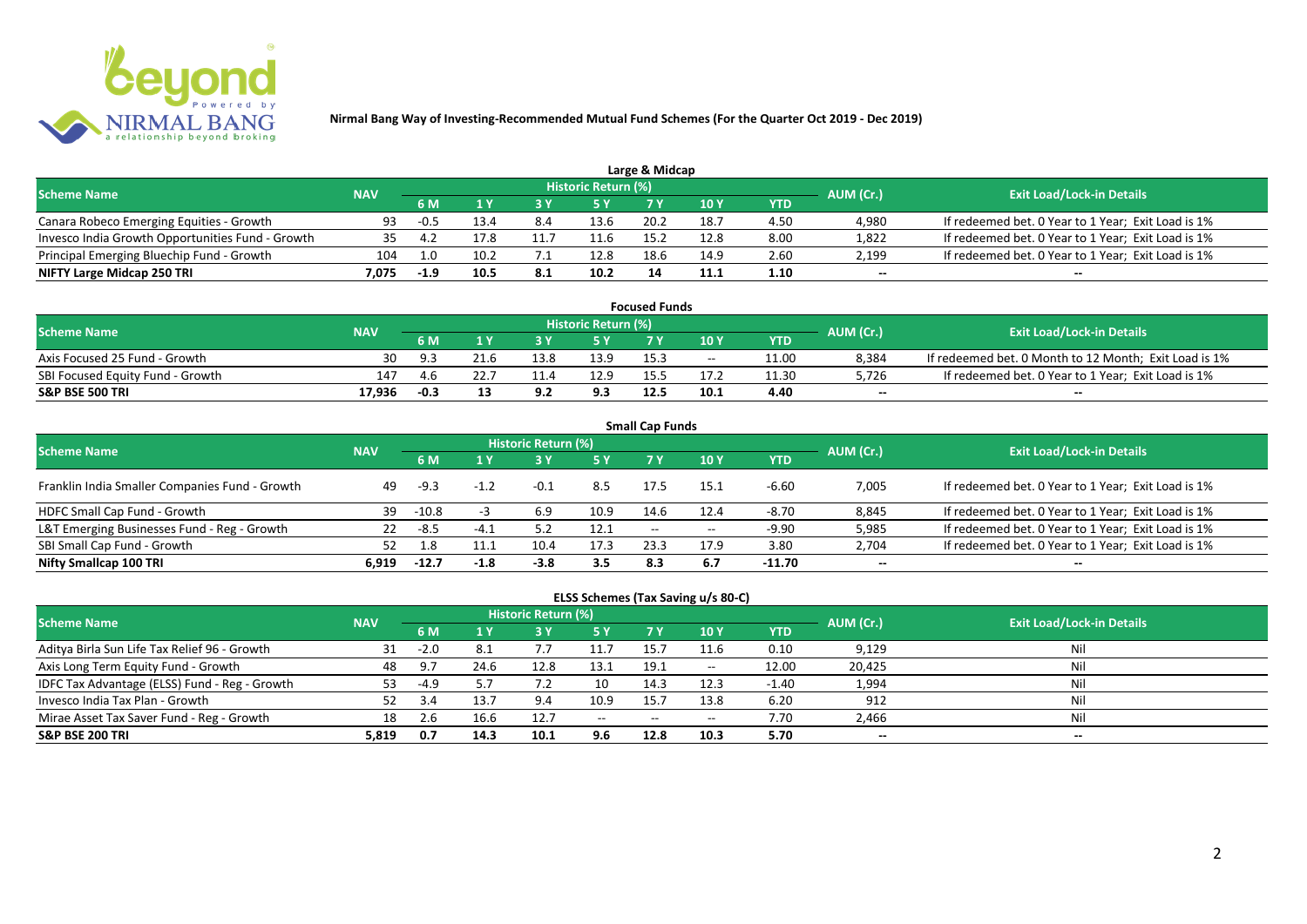

|                                           |            |        |      |                            |            | Contra/Value Fund |             |      |           |                                                    |
|-------------------------------------------|------------|--------|------|----------------------------|------------|-------------------|-------------|------|-----------|----------------------------------------------------|
| <b>Scheme Name</b>                        | <b>NAV</b> |        |      | <b>Historic Return (%)</b> |            |                   |             |      | AUM (Cr.) | <b>Exit Load/Lock-in Details</b>                   |
|                                           |            | 6 M    |      |                            | <b>5 Y</b> | 7 V               | <b>10 Y</b> | YTD  |           |                                                    |
| Kotak India EQ Contra Fund - Reg - Growth | 53         |        | 15.4 | 11.3                       | 10.2       | 13.1              |             | 6.50 | 860       | If redeemed bet. 0 Year to 1 Year; Exit Load is 1% |
| Invesco India Contra Fund - Growth        | 47         | $-0.9$ | 8.7  | 9.5                        | 11.5       | 16                |             | 1.50 | 4,263     | If redeemed bet. 0 Year to 1 Year; Exit Load is 1% |
| UTI Value Opportunities Fund - Growth     | 61         | $-0.5$ | 10.5 | 6.2                        | 5.8        | 10.1              | 10.1        | 4.00 | 4,333     | If redeemed bet. 0 Year to 1 Year; Exit Load is 1% |
| Nippon India Value Fund - Growth          | 73         | $-0.9$ | 12.9 |                            | 9.5        | 12.6              | 10.8        | 2.30 | 3,072     | If redeemed bet. 0 Year to 1 Year; Exit Load is 1% |
| <b>S&amp;P BSE 500 TRI</b>                | 17.936     | -0.3   | 13   | 9.2                        | 9.3        | 12.5              | 10.1        | 4.40 | $- -$     | $- -$                                              |

| Sector/Thematic                                        |            |        |        |                            |      |      |       |         |           |                                                    |  |  |  |
|--------------------------------------------------------|------------|--------|--------|----------------------------|------|------|-------|---------|-----------|----------------------------------------------------|--|--|--|
| <b>Scheme Name</b>                                     | <b>NAV</b> |        |        | <b>Historic Return (%)</b> |      |      |       |         | AUM (Cr.) | <b>Exit Load/Lock-in Details</b>                   |  |  |  |
|                                                        |            | 6 M    | 1Y     | 73 Y                       | 5 Y  | 7 Y  | 10Y   | YTD     |           |                                                    |  |  |  |
| Canara Robeco Consumer Trends Fund - Reg -             | 43         | 10.0   | 27.5   | 12.8                       | 14.1 | 16.  | 15.2  | 13.00   | 354       | If redeemed bet. 0 Year to 1 Year; Exit Load is 1% |  |  |  |
| Growth                                                 |            |        |        |                            |      |      |       |         |           |                                                    |  |  |  |
| Mirae Asset Great Consumer Fund - Growth               | 37         | 6.5    | 19.4   | 14                         | 13.2 | 16.3 | $- -$ | 7.10    | 873       | If redeemed bet. 0 Year to 1 Year; Exit Load is 1% |  |  |  |
| <b>ICICI Prudential Technology Fund - Growth</b>       | 55         | $-7.2$ | $-2.2$ | 12.3                       | 8    | 16.5 | 16.1  | $-2.80$ | 440       | If redeemed bet. 0 Day to 15 Day; Exit Load is 1%  |  |  |  |
| Nippon India Pharma Fund - Growth                      | 144        | $-6.1$ | $-4.2$ | $-0.7$                     | 3.9  | 11.7 | 14.6  | $-3.90$ | 2,332     | If redeemed bet. 0 Year to 1 Year; Exit Load is 1% |  |  |  |
| ICICI Prudential Banking and Financial Services Fund - | 64         |        |        | 10.7                       | 14.5 | 17.7 | 15.9  | 5.10    | 3,290     |                                                    |  |  |  |
| Retail - Growth                                        |            | $-1.4$ | 19.6   |                            |      |      |       |         |           | If redeemed bet. 0 Day to 15 Day; Exit Load is 1%  |  |  |  |
| <b>S&amp;P BSE 500 TRI</b>                             | 17.936     | -0.3   | 13     | 9.2                        | 9.3  | 12.5 | 10.1  | 4.40    | --        | $- -$                                              |  |  |  |

| <b>Dynamic Asset Allocation Funds</b>            |            |     |      |                            |            |                                                |                 |            |                          |                                                         |  |  |  |
|--------------------------------------------------|------------|-----|------|----------------------------|------------|------------------------------------------------|-----------------|------------|--------------------------|---------------------------------------------------------|--|--|--|
| <b>Scheme Name</b>                               | <b>NAV</b> |     |      | <b>Historic Return (%)</b> |            |                                                |                 |            | AUM (Cr.)                | <b>Exit Load/Lock-in Details</b>                        |  |  |  |
|                                                  |            | 6 M | 1 Y  | <b>3 Y</b>                 | <b>5 Y</b> | <b>7 Y</b>                                     | 10 <sub>Y</sub> | <b>YTD</b> |                          |                                                         |  |  |  |
| ICICI Prudential Balanced Advantage Fund - Reg - | 37         | 4.3 | 13.3 | -8.1                       | 9.3        | 12.4                                           | 12.1            | 7.30       | 27,956                   | If redeemed bet. 0 Year to 1 Year; Exit Load is 1%      |  |  |  |
| Growth                                           |            |     |      |                            |            |                                                |                 |            |                          |                                                         |  |  |  |
| Invesco India Dynamic Equity Fund - Growth       | 30         | 3.4 |      | 8                          | 8.1        | 12.1                                           | 10.6            | 7.10       | 922                      | If redeemed bet. 0 Month to 3 Month; Exit Load is 0.25% |  |  |  |
| Nippon India Balanced Advantage Fund - Growth    | 91         | 0.6 | 9.2  | 7.4                        | 8.5        | 11.8                                           | 10.8            | 4.90       | 2,406                    | If redeemed bet. 0 Month to 12 Month; Exit Load is 1%   |  |  |  |
| SBI Dynamic Asset Allocation Fund - Reg - Growth | 14         | 0.9 | 4.8  |                            | $\sim$     | $\hspace{0.1mm}-\hspace{0.1mm}-\hspace{0.1mm}$ | $- -$           | 2.80       | 681                      | If redeemed bet. 0 Month to 12 Month; Exit Load is 1%   |  |  |  |
| NIFTY 50 Hybrid Composite Debt 65:35 Index       | 10,197     | 3.5 | 15.4 | 10.2                       | 9.2        |                                                | 9.7             | 8.80       | $\overline{\phantom{a}}$ | $- -$                                                   |  |  |  |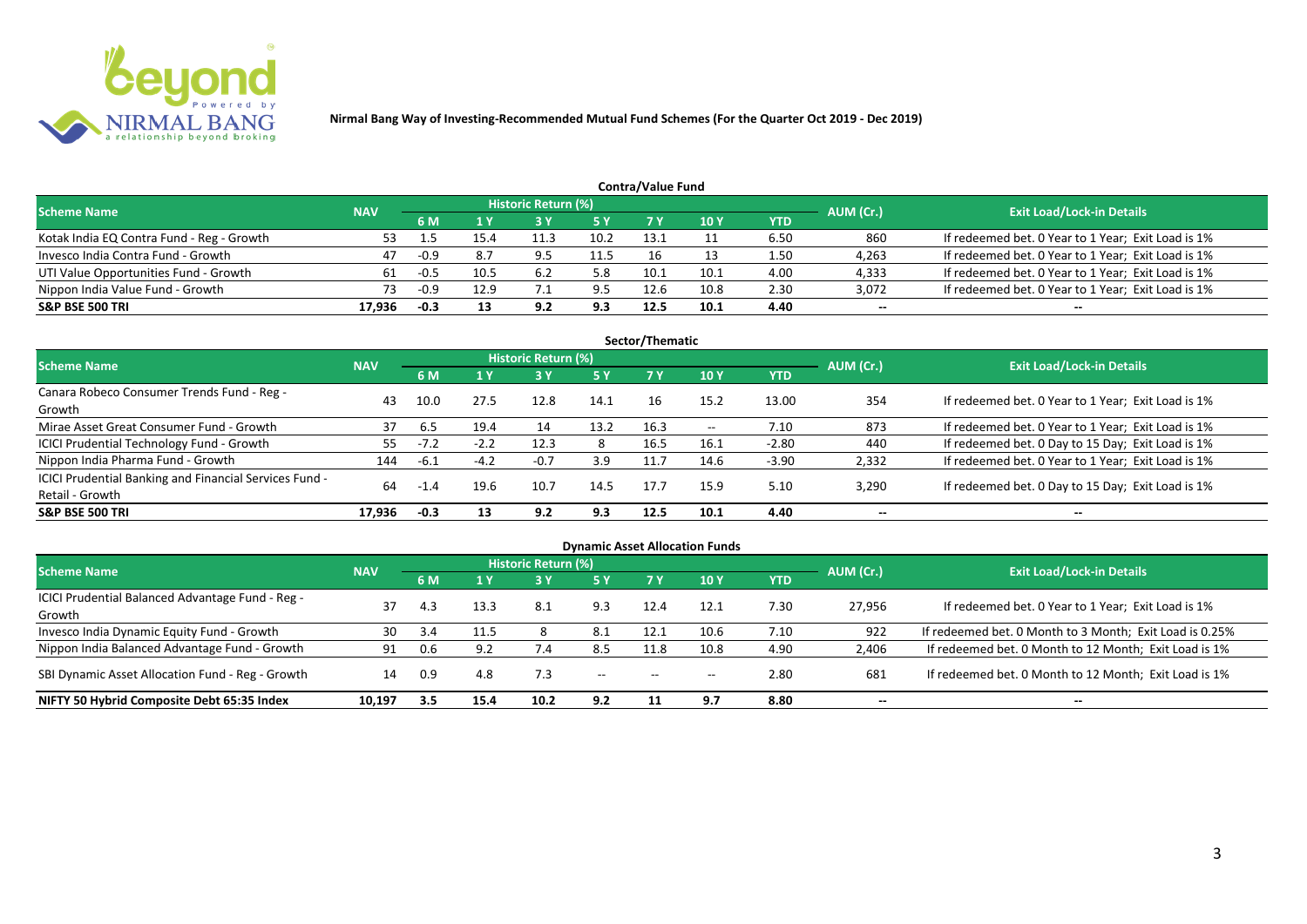

| <b>Hybrid Aggressive</b>                        |            |        |      |                            |      |       |       |            |           |                                                       |  |  |  |
|-------------------------------------------------|------------|--------|------|----------------------------|------|-------|-------|------------|-----------|-------------------------------------------------------|--|--|--|
| <b>Scheme Name</b>                              | <b>NAV</b> |        |      | <b>Historic Return (%)</b> |      |       |       |            | AUM (Cr.) | <b>Exit Load/Lock-in Details</b>                      |  |  |  |
|                                                 |            | 6 M    | 1 Y  |                            | 5 Y  |       | 10 Y  | <b>YTD</b> |           |                                                       |  |  |  |
| HDFC Hybrid Equity Fund - Growth                | 53         | -0.3   | 10.1 | 4.6                        | 5.3  |       | 8.7   | 3.80       | 21,076    | If redeemed bet. 0 Year to 1 Year; Exit Load is 1%    |  |  |  |
| ICICI Prudential Equity & Debt Fund - Growth    | 133        | $-0.7$ | 8.4  | 7.4                        | 9.5  | 14.1  | 13.4  | 3.90       | 23,487    | If redeemed bet. 0 Year to 1 Year; Exit Load is 1%    |  |  |  |
| Mirae Asset Hybrid - Equity Fund - Reg - Growth | 15         | 1.4    | 13.4 | 9.4                        | $--$ | $- -$ | $- -$ | 6.40       | 2,590     | If redeemed bet. 0 Year to 1 Year; Exit Load is 1%    |  |  |  |
| SBI Equity Hybrid Fund - Growth                 | 141        |        | 18.3 | 9.1                        | 11   | 14.8  | 11.9  | 9.70       | 30,551    | If redeemed bet. 0 Month to 12 Month; Exit Load is 1% |  |  |  |
| Canara Robeco Equity Hybrid Fund - Growth       | 163        |        | 15.6 | 8.4                        | 10.2 | 13.2  | 12.4  | 8.40       | 2,488     | If redeemed bet. 0 Year to 1 Year; Exit Load is 1%    |  |  |  |
| NIFTY 50 Hybrid Composite Debt 65:35 Index      | 10,197     | 3.5    | 15.4 | 10.2                       | 9.2  |       | 9.7   | 8.80       | $- -$     | --                                                    |  |  |  |

| <b>Arbitrage Fund</b>                      |            |      |     |                            |                  |     |     |      |           |                                                         |  |  |  |
|--------------------------------------------|------------|------|-----|----------------------------|------------------|-----|-----|------|-----------|---------------------------------------------------------|--|--|--|
| <b>Scheme Name</b>                         | <b>NAV</b> |      |     | <b>Historic Return (%)</b> |                  |     |     |      | AUM (Cr.) | <b>Exit Load/Lock-in Details</b>                        |  |  |  |
|                                            |            | L M  | : M | 6 M                        | $\overline{1}$ Y |     |     | YTD  |           |                                                         |  |  |  |
| IDFC Arbitrage Fund - Reg - Growth         | 24         | 5.0  |     | b.5                        | 6.4              |     | b.1 | 6.60 | 10,163    | If redeemed bet. 0 Month to 1 Month; Exit Load is 0.25% |  |  |  |
| Kotak Equity Arbitrage Fund - Reg - Growth |            | -5.4 |     | 6.3                        |                  |     |     | 6.40 | 15,972    | If redeemed bet. 0 Day to 30 Day; Exit Load is 0.25%    |  |  |  |
| Nippon India Arbitrage Fund - Growth       |            | 5.8  |     | . ರ                        | 6.4              | b.b |     | 6.50 | 9,441     | If redeemed bet. 0 Month to 1 Month; Exit Load is 0.25% |  |  |  |

| <b>Equity Saver</b>                      |            |     |      |                            |        |       |       |            |           |                                                       |  |  |  |
|------------------------------------------|------------|-----|------|----------------------------|--------|-------|-------|------------|-----------|-------------------------------------------------------|--|--|--|
| <b>Scheme Name</b>                       | <b>NAV</b> |     |      | <b>Historic Return (%)</b> |        |       |       |            | AUM (Cr.) | <b>Exit Load/Lock-in Details</b>                      |  |  |  |
|                                          |            | 6 M |      |                            | 5 Y    | 7V    | 10Y   | <b>YTD</b> |           |                                                       |  |  |  |
| Axis Equity Saver Fund - Reg - Growth    | 13         |     | 12.2 |                            | $  \,$ | $- -$ | $- -$ | 1.20       | 783       | If redeemed bet. 0 Month to 12 Month; Exit Load is 1% |  |  |  |
| <b>HDFC Equity Savings Fund - Growth</b> |            | 0.3 | 6.1  | 6.2                        | 7.b    | 8.6   | 8.8   | 3.50       | 4,823     | If redeemed bet. 0 Year to 1 Year; Exit Load is 1%    |  |  |  |
| Kotak Equity Savings Fund - Reg - Growth | 15         | 2.8 | 9.1  |                            | 7.7    | $- -$ | $- -$ | 5.50       | 1.926     | If redeemed bet. 0 Year to 1 Year; Exit Load is 1%    |  |  |  |
| CRISIL Hybrid 50+50 - Moderate Index*    | $- -$      |     |      |                            |        | --    | $- -$ | $- -$      | $- -$     | $- -$                                                 |  |  |  |

|                                    |            |     |              |                     |      | <b>Liquid Funds</b> |            |                 |           |                                  |
|------------------------------------|------------|-----|--------------|---------------------|------|---------------------|------------|-----------------|-----------|----------------------------------|
| <b>Scheme Name</b>                 | <b>NAV</b> |     |              | Historic Return (%) |      |                     | <b>YTM</b> | Avg.            | AUM (Cr.) | <b>Exit Load/Lock-in Details</b> |
|                                    |            | 1 W | $\mathbf{w}$ | 1 M                 | 3 M  | 1Y                  |            | <b>Maturity</b> |           |                                  |
| Axis Liquid Fund - Growth          | 2.142      |     | 5.5          |                     | 5.9  |                     | 5.69       | 0.12            | 24,004    | Nil                              |
| IDFC Cash Fund - Reg - Growth      | 2,338      |     |              |                     | 5.6  | 6.8                 | 5.55       | 0.12            | 11,945    | Nil                              |
| Kotak Liquid Scheme - Reg - Growth | 3,909      | 4.8 | - 4          |                     |      | 6.9                 | 5.h        | 0.11            | 25,805    | Nil                              |
| <b>CRISIL Liquid Fund Index</b>    | $- -$      | 5.3 | 5.8          | 6.2                 | -6.1 | $-$                 | $- -$      | $- -$           | $- -$     | $- -$                            |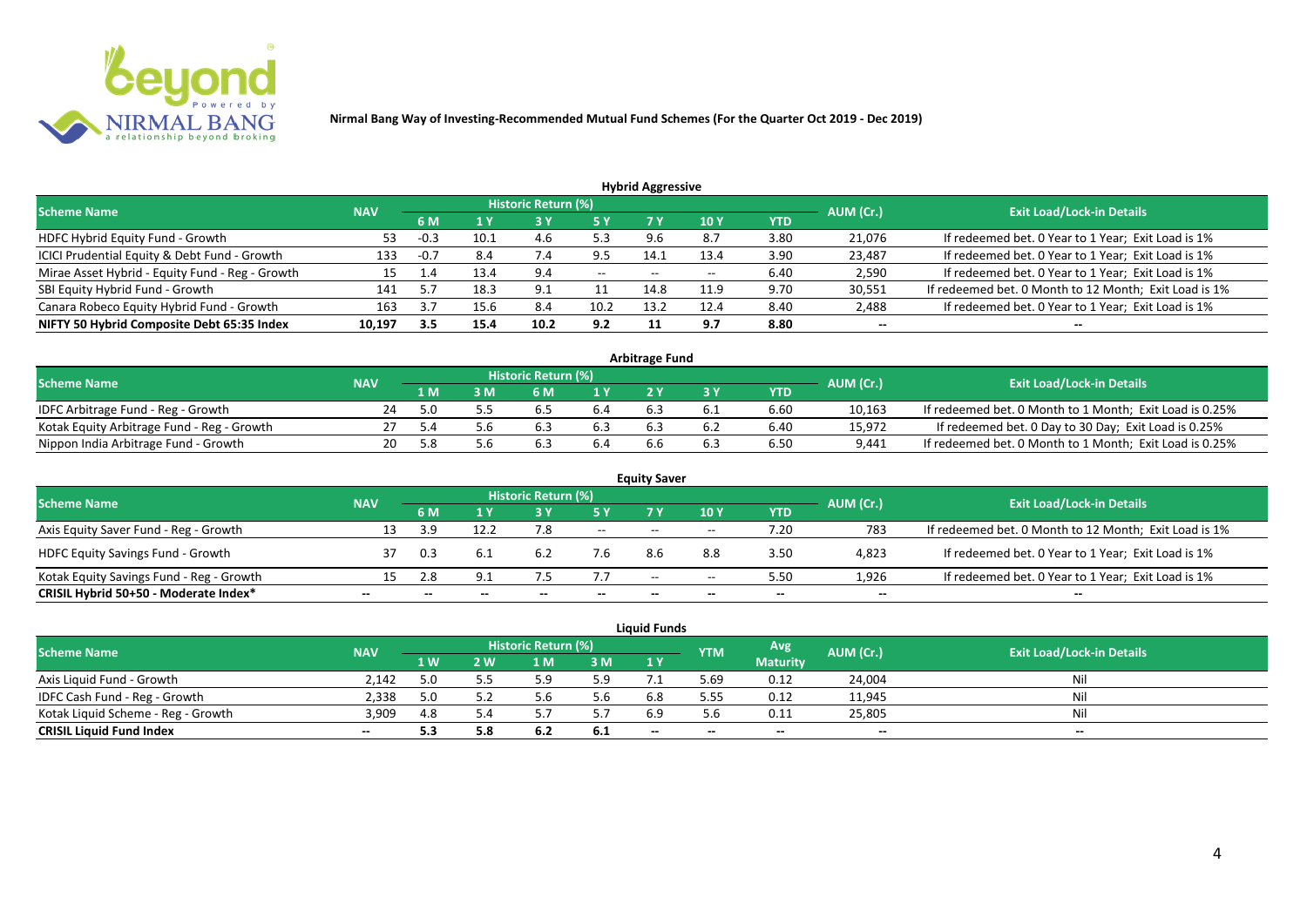

|                                               |            |     |     |                            |       | <b>Ultra Short Fund</b> |            |                 |                          |                                  |
|-----------------------------------------------|------------|-----|-----|----------------------------|-------|-------------------------|------------|-----------------|--------------------------|----------------------------------|
| <b>Scheme Name</b>                            | <b>NAV</b> |     |     | <b>Historic Return (%)</b> |       |                         | <b>YTM</b> | <b>Avg</b>      | AUM (Cr.)                | <b>Exit Load/Lock-in Details</b> |
|                                               |            | 1 M | 3 M |                            | 1 Y   | 73 Y                    |            | <b>Maturity</b> |                          |                                  |
| IDFC Ultra Short Term Fund - Reg - Growth     |            | 8.5 | 7.8 |                            | 8.7   | $- -$                   | 6.28       | 0.45            | 3,847                    | Nil                              |
| Sundaram Ultra Short Term Fund - Reg - Growth | 10         |     |     | $- -$                      | $- -$ | $- -$                   | 6.32       | 0.47            | 259                      | Nil                              |
| L&T Ultra Short Term Fund - Growth            | 32         | 8.0 | 7.4 |                            | 8.3   |                         | 6.06       | 0.48            | 2,462                    | Nil                              |
| <b>NIFTY Ultra Short Duration Debt Index</b>  | 3,952      | 7.9 | 7.4 |                            | 8.4   | 7.6                     | $- -$      | $- -$           | $\overline{\phantom{a}}$ | $-$                              |

|                                                            |            |      |     |                     |       | <b>Money Market Fund</b> |            |                 |           |                                  |
|------------------------------------------------------------|------------|------|-----|---------------------|-------|--------------------------|------------|-----------------|-----------|----------------------------------|
| <b>Scheme Name</b>                                         | <b>NAV</b> |      |     | Historic Return (%) |       |                          | <b>YTM</b> | Avg             | AUM (Cr.) | <b>Exit Load/Lock-in Details</b> |
|                                                            |            | 1 M  | 3 M | 6 M                 | 1Y    | 3Y                       |            | <b>Maturity</b> |           |                                  |
| Aditya Birla Sun Life Money Manager Fund - Reg -<br>Growth | 262        | 7.6  |     | 8.4                 | 8.6   | 7.6                      | 5.98       | 0.39            | 10,219    | Nil                              |
| Franklin India Savings Fund - Growth                       | 36         | 9.0  |     | 8.9                 | 9.1   |                          | 6.41       | 0.58            | 2,554     | Nil                              |
| Nippon India Money Market Fund - Growth                    | 2,954      | -8.4 | 7.8 | 8.3                 | 8.7   | 7.6                      | 6.13       | 0.46            | 2,587     | Nil                              |
| <b>CRISIL Liquid Fund Index</b>                            | $- -$      | 6.2  | 6.1 | 6.7                 | $- -$ | $- -$                    | $- -$      | $- -$           | $-$       | $- -$                            |

| <b>Short Term Fund</b>                          |            |      |      |                     |      |            |            |                 |           |                                  |  |  |  |
|-------------------------------------------------|------------|------|------|---------------------|------|------------|------------|-----------------|-----------|----------------------------------|--|--|--|
| <b>Scheme Name</b>                              | <b>NAV</b> |      |      | Historic Return (%) |      |            | <b>YTM</b> | Avg             | AUM (Cr.) | <b>Exit Load/Lock-in Details</b> |  |  |  |
|                                                 |            | 1 M. | 3 M  | 6 M                 | 1Y   | <b>3 Y</b> |            | <b>Maturity</b> |           |                                  |  |  |  |
| Axis Short Term Fund - Growth                   |            | 12.9 | 9.8  | 10.8                | 10.4 |            | 6.89       | 1.90            | 2,347     | Nil                              |  |  |  |
| HDFC Short Term Debt Fund - Growth              |            | 12.6 |      | 10.6                | 10.2 |            | 7.56       | 2.75            | 8,296     | Nil                              |  |  |  |
| IDFC Bond Fund - Short Term Plan - Reg - Growth | 40         | 12.8 | 10.4 | 10.9                | 10.9 | 7.4        | 7.05       | 2.10            | 10,052    | Nil                              |  |  |  |
| Kotak Bond Short Term Plan - Reg - Growth       | 37         | 12.6 | 9.3  |                     | 10.5 |            | 7.59       | 2.73            | 9,788     | Nil                              |  |  |  |
| L&T Short Term Bond Fund - Reg - Growth         |            |      | 9.9  | 10.6                | 10.3 |            | 7.04       | 2.36            | 4,330     | Nil                              |  |  |  |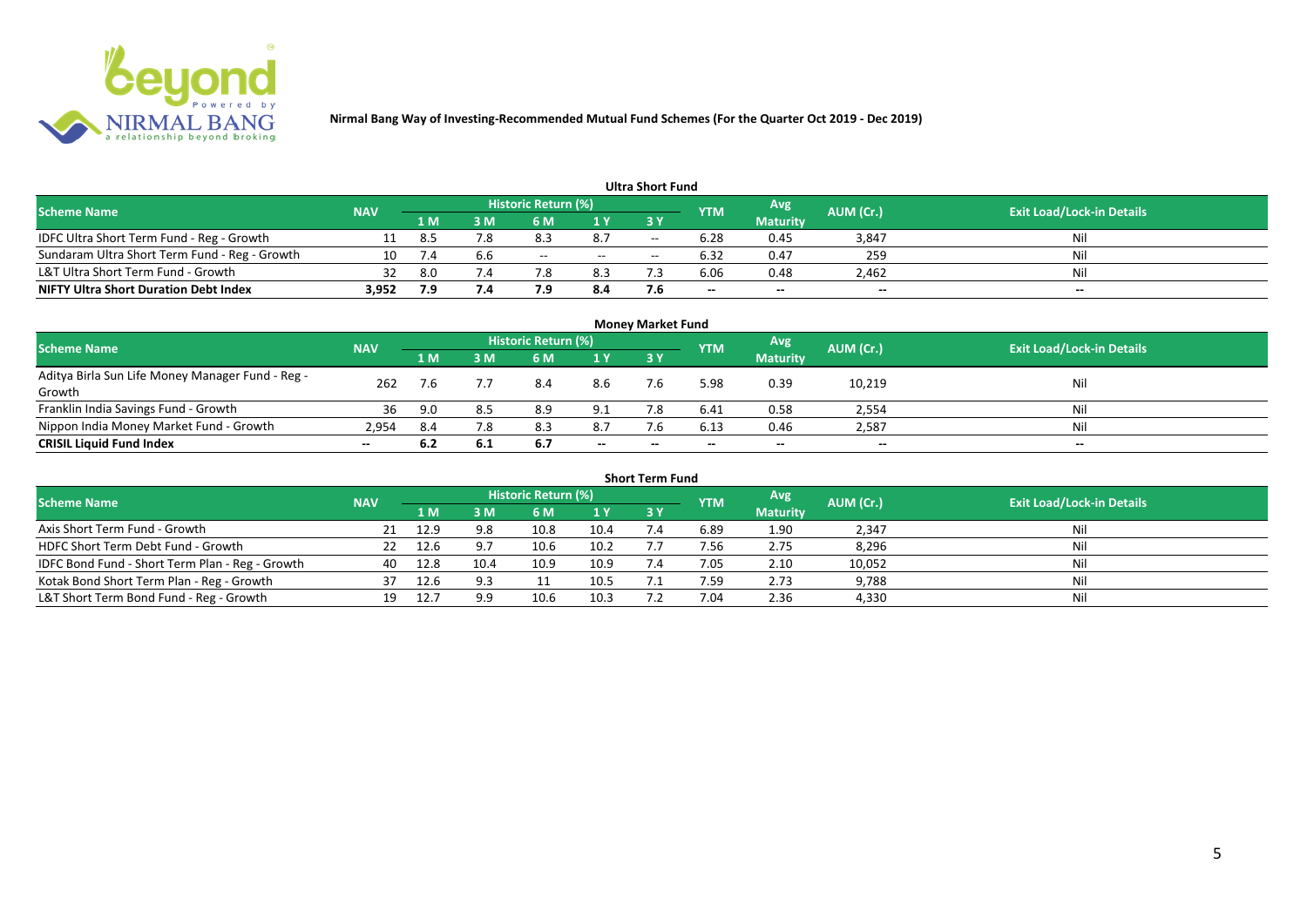

|                                           |       |                                                                      |     |     |                                  | <b>Low Duration Fund</b> |        |                 |       |     |
|-------------------------------------------|-------|----------------------------------------------------------------------|-----|-----|----------------------------------|--------------------------|--------|-----------------|-------|-----|
| <b>Scheme Name</b>                        |       | Historic Return (%)<br>Avg'<br>AUM (Cr.)<br><b>NAV</b><br><b>YTM</b> |     |     | <b>Exit Load/Lock-in Details</b> |                          |        |                 |       |     |
|                                           |       | 1 M                                                                  | 3 M | 6 M | 1 Y                              | 3 Y                      |        | <b>Maturity</b> |       |     |
| Axis Treasury Advantage Fund - Growth     | 2.194 | 9.9                                                                  |     | 9.4 | 9.4                              |                          | 6.43   | 0.79            | 2,636 | Nil |
| Canara Robeco Savings Fund - Reg - Growth |       |                                                                      |     | 8.4 | 8.7                              |                          | 6.2401 | 0.66            | 1,061 | Nil |
| IDFC Low Duration Fund - Reg - Growth     |       | o r                                                                  |     | 8.9 | 8.9                              | - -                      | 6.36   | 0.73            | 4,874 | Nil |

| <b>Banking &amp; PSU Bond Funds</b>            |            |     |      |                            |      |  |            |                 |           |                                  |  |  |  |  |
|------------------------------------------------|------------|-----|------|----------------------------|------|--|------------|-----------------|-----------|----------------------------------|--|--|--|--|
| <b>Scheme Name</b>                             | <b>NAV</b> |     |      | <b>Historic Return (%)</b> |      |  | <b>YTM</b> | Avg             | AUM (Cr.) | <b>Exit Load/Lock-in Details</b> |  |  |  |  |
|                                                |            | 1 M | ١M   | 6 M                        |      |  |            | <b>Maturity</b> |           |                                  |  |  |  |  |
| HDFC Banking and PSU Debt Fund - Reg - Growth  |            |     | 10.1 |                            |      |  | 7.79       | 2.68            | 3,572     | Nil                              |  |  |  |  |
| Kotak Banking and PSU Debt Fund - Reg - Growth |            |     | 8 Q  |                            | 11.9 |  |            | 3.73            | 2,794     | Nil                              |  |  |  |  |
| IDFC Banking & PSU Debt Fund - Reg - Growth    |            |     |      |                            | 13.2 |  | 7.23       | 3.27            | 9,715     | Nil                              |  |  |  |  |

| <b>Corporate Bond Funds</b>                         |            |       |      |                     |      |           |            |                 |           |                                                        |  |  |  |
|-----------------------------------------------------|------------|-------|------|---------------------|------|-----------|------------|-----------------|-----------|--------------------------------------------------------|--|--|--|
| <b>Scheme Name</b>                                  | <b>NAV</b> |       |      | Historic Return (%) |      |           | <b>YTM</b> | Avg             | AUM (Cr.) | <b>Exit Load/Lock-in Details</b>                       |  |  |  |
|                                                     |            | 1 M   | : M  | 6 M                 | 1Y   | <b>3Y</b> |            | <b>Maturity</b> |           |                                                        |  |  |  |
| ICICI Prudential Corporate Bond Fund - Reg - Growth | 20         | -11.1 |      | 10.5                | 10.3 |           | .34        | 2.36            | 9,147     | Nil                                                    |  |  |  |
| L&T Triple Ace Bond Fund - Reg - Growth             | 50         | 11.5  | 3.8  | 17.4                | 14.2 | 6.5       | 7.74       | 8.56            | 1,616     | If redeemed bet. 0 Month to 3 Month; Exit Load is 0.5% |  |  |  |
| Kotak Corporate Bond Fund - Std - Growth            | 2.609      | 11.8  | 10.1 | 10.5                | 10.3 |           | . 17       | 1.52            | 2,757     | Nil                                                    |  |  |  |

| <b>Credit Risk Fund</b>                           |            |      |      |                     |     |           |            |                 |           |                                                           |  |  |  |
|---------------------------------------------------|------------|------|------|---------------------|-----|-----------|------------|-----------------|-----------|-----------------------------------------------------------|--|--|--|
| <b>Scheme Name</b>                                | <b>NAV</b> |      |      | Historic Return (%) |     |           | <b>YTM</b> | Avg.            | AUM (Cr.) | <b>Exit Load/Lock-in Details</b>                          |  |  |  |
|                                                   |            | 1 M  | ١M   | 6 M                 | 1 Y | <b>3Y</b> |            | <b>Maturity</b> |           |                                                           |  |  |  |
| <b>ICICI Prudential Credit Risk Fund - Growth</b> | 21         | 11.9 |      | 9.4                 | 9.2 |           | 10.29      | 1.77            | 10,942    | If redeemed bet. 0 Year to 1 Year; Exit Load is 1%        |  |  |  |
| Kotak Credit Risk Fund - Reg - Growth             | 21         | 12.7 | 10.2 | 9.7                 | 9.2 |           | 9.71       | 2.49            | 4,732     | If redeemed bet. 0 Year to 1 Year; Exit Load is 1%        |  |  |  |
|                                                   |            |      |      |                     |     |           |            |                 |           | If redeemed bet. 0 Month to 12 Month; Exit Load is 3%, If |  |  |  |
| SBI Credit Risk Fund - Growth                     |            | 11.0 |      | 6.3                 |     |           | 9.26       | 2.63            | 5,211     | redeemed bet. 12 Month to 24 Month; Exit Load is 1.5%, If |  |  |  |
|                                                   |            |      |      |                     |     |           |            |                 |           | redeemed bet. 24 Month to 36 Month; Exit Load is 0.75%    |  |  |  |